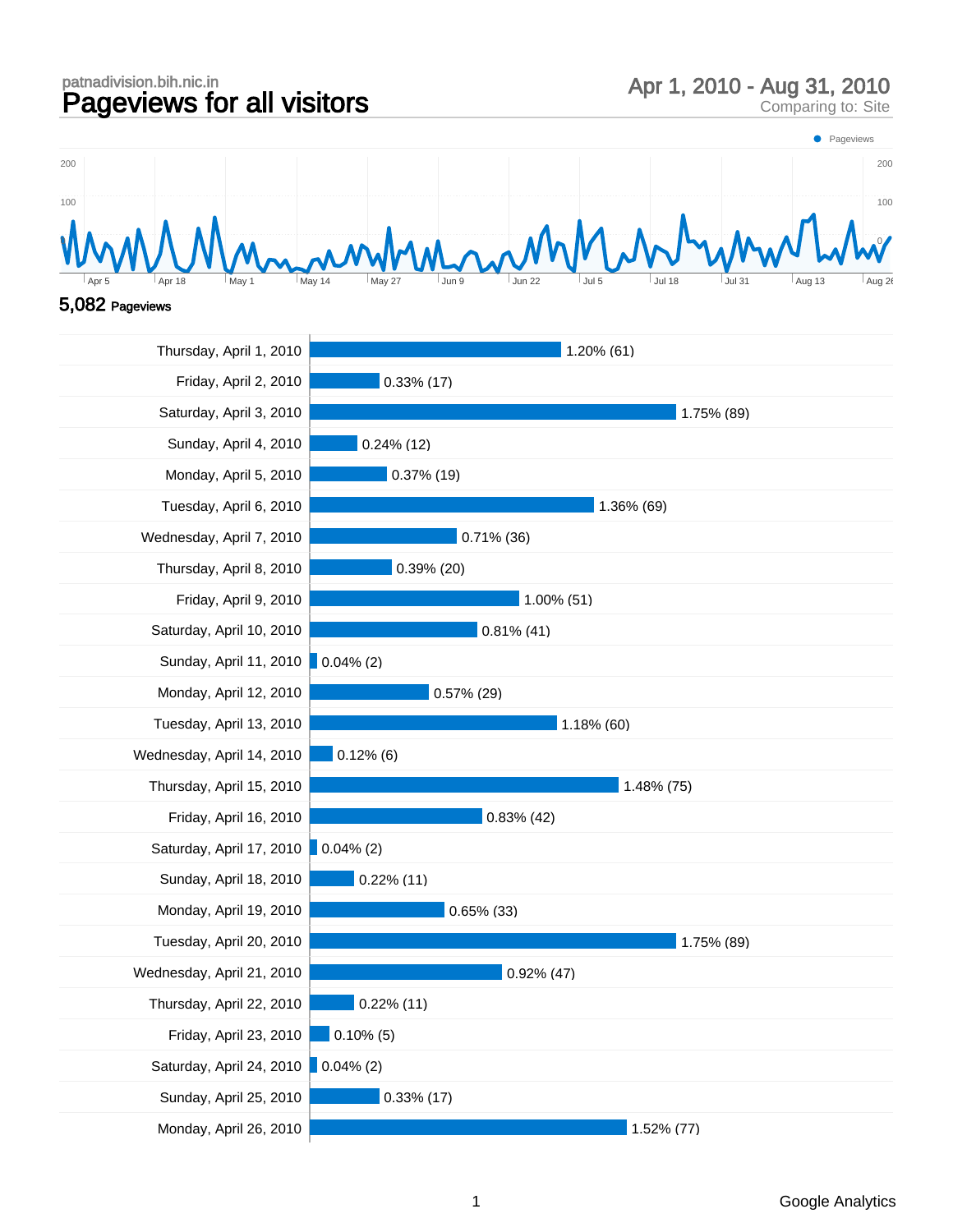| Tuesday, April 27, 2010   | $0.81\%$ (41) |
|---------------------------|---------------|
| Wednesday, April 28, 2010 | $0.20\%$ (10) |
| Thursday, April 29, 2010  | 1.89% (96)    |
| Friday, April 30, 2010    | $0.98\%$ (50) |
| Saturday, May 1, 2010     | $0.12\%$ (6)  |
| Sunday, May 2, 2010       | $0.00\%$ (0)  |
| Monday, May 3, 2010       | $0.61\%$ (31) |
| Tuesday, May 4, 2010      | 0.96% (49)    |
| Wednesday, May 5, 2010    | $0.35\%$ (18) |
| Thursday, May 6, 2010     | 1.00% (51)    |
| Friday, May 7, 2010       | $0.24\%$ (12) |
| Saturday, May 8, 2010     | $0.04\%$ (2)  |
| Sunday, May 9, 2010       | $0.45\%$ (23) |
| Monday, May 10, 2010      | $0.43\%$ (22) |
| Tuesday, May 11, 2010     | $0.20\%$ (10) |
| Wednesday, May 12, 2010   | $0.43\%$ (22) |
| Thursday, May 13, 2010    | $0.06\%$ (3)  |
| Friday, May 14, 2010      | $0.16\%$ (8)  |
| Saturday, May 15, 2010    | $0.12\%$ (6)  |
| Sunday, May 16, 2010      | $0.02\%$ (1)  |
| Monday, May 17, 2010      | $0.43\%$ (22) |
| Tuesday, May 18, 2010     | $0.47\%$ (24) |
| Wednesday, May 19, 2010   | $0.14\%$ (7)  |
| Thursday, May 20, 2010    | $0.75\%$ (38) |
| Friday, May 21, 2010      | $0.26\%$ (13) |
| Saturday, May 22, 2010    | $0.24\%$ (12) |
| Sunday, May 23, 2010      | $0.35\%$ (18) |
| Monday, May 24, 2010      | $0.92\%$ (47) |
| Tuesday, May 25, 2010     | $0.30\%$ (15) |
| Wednesday, May 26, 2010   | $0.94\%$ (48) |
| Thursday, May 27, 2010    | $0.81\%$ (41) |
| Friday, May 28, 2010      | $0.28\%$ (14) |
| Saturday, May 29, 2010    | $0.63\%$ (32) |
| Sunday, May 30, 2010      | $0.10\%$ (5)  |
| Monday, May 31, 2010      | 1.53% (78)    |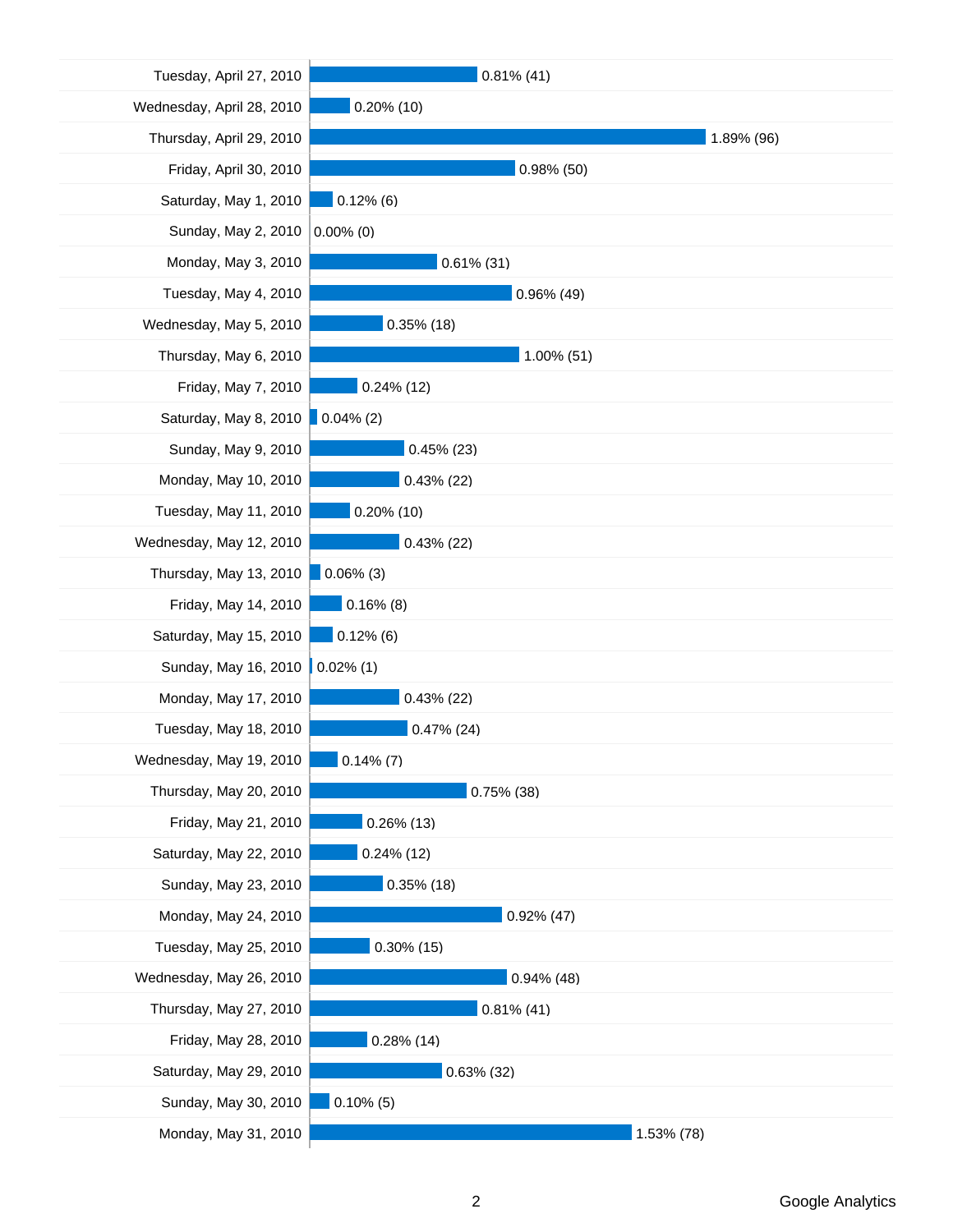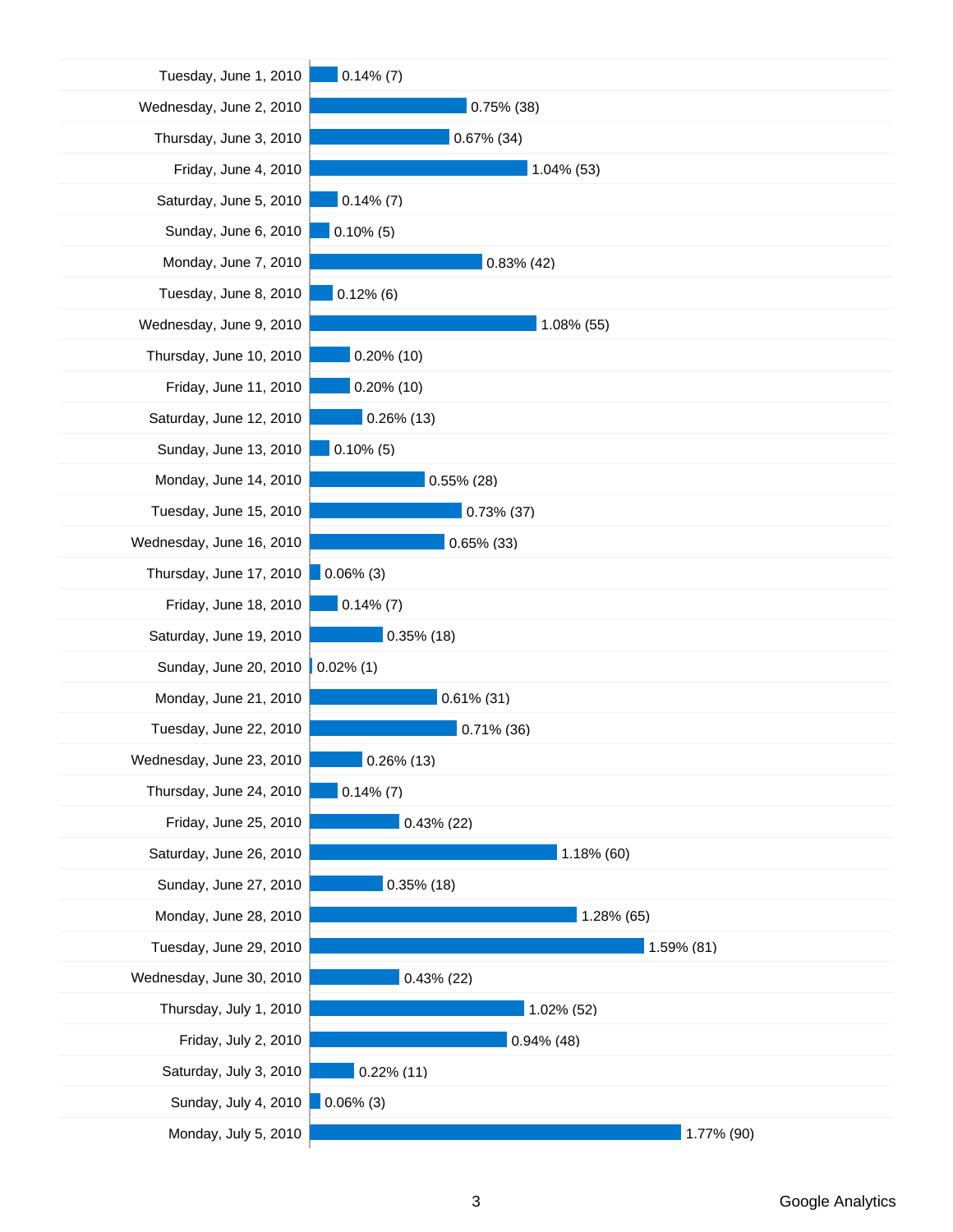